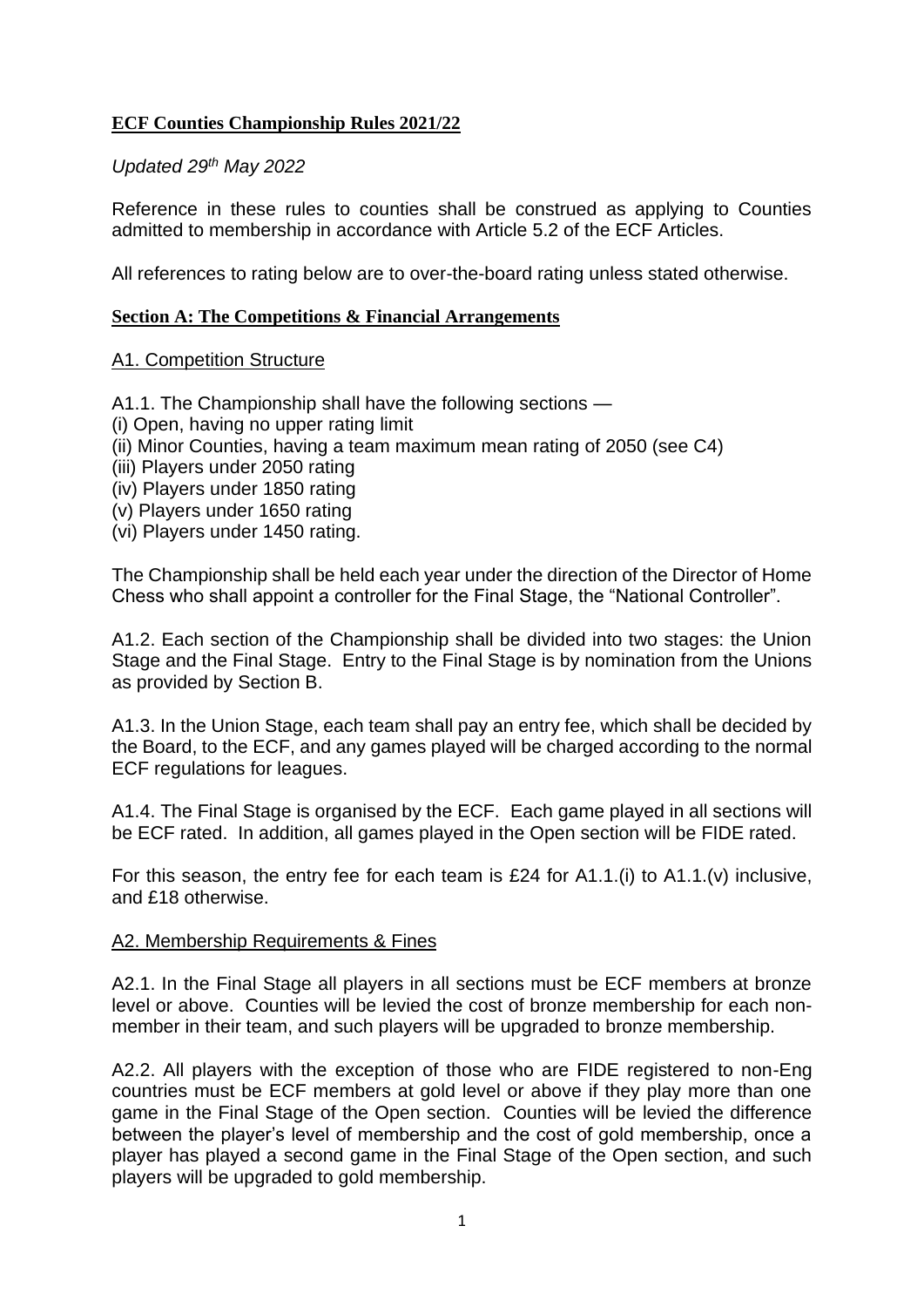## **Section B: The Union Stage**

B1. The Union Stage shall be conducted by the Unions and shall be run by them according to their own rules. It may, but need not, include qualifying competitions for one or more sections of the Final Stage.

B2. Each Union may nominate two counties to the Final Stage of any section, whether or not it has conducted a qualifying competition for that section.

B3. If a Union conducts a qualifying competition for a section of the Championship, and in the qualifying competition five or more teams complete their fixtures without defaulting a match, the Union may nominate three counties for the Final Stage of that section. The National Controller may give a dispensation if the last round of fixtures could not be completed because of extenuating circumstances.

B4. Counties nominated for, or declining nomination for, the Final Stage of the Open section may not be nominated for the Minor section.

B5. The Secretary or County Match Controller of each Union shall, not later than 27<sup>th</sup> March, send to the National Controller the name(s) of the nominated team(s) of that Union in each section of the Championship, stating the order in which they are being nominated, and that the teams so named have accepted nomination.

*For the covid-19 affected 2021/22 season for all Championships other than the U1850 (which is likely to require a preliminary round), a Union conducting a qualifying competition that has not concluded by 27th March may on giving notice to the Controller defer declaring the order of nominations until the conclusion of that competition and in any event by no later than 28 days before the default date for the quarter final of the Championship concerned.*

# **Section C: Eligibility**

# C1. Competition Season and Rating Lists

C1.1. For the purposes of these rules, a season shall start on 1st September and shall end on the date of the Final Round of the current Championship.

C1.2.

(a) Rating limits shall be based on the published ECF standard chess monthly Official Original Rating List current at the start of the season (ie the September 2021 list).

(b) A player who has no rating in the list current at the start of the season may play in the Final Stage if:

(i) the player acquires a rating in the ECF standard chess monthly Official Original Rating List current on 1 April, in which case this rating will be used, or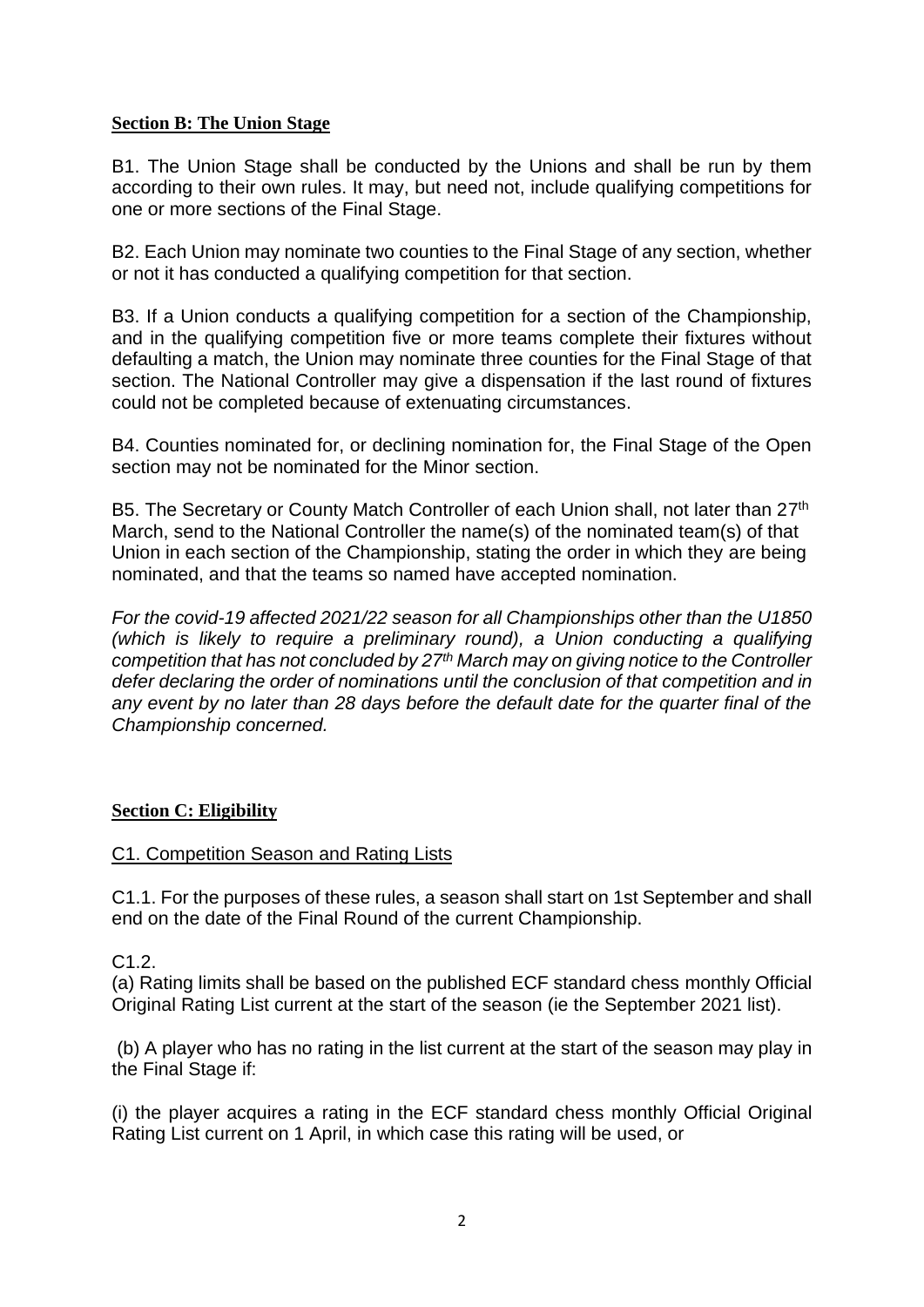(ii) permission has been previously obtained from the National Controller. Requests for permission must be submitted to the National Controller so as to arrive at least seven days before the player is due to play. The team captain must submit evidence from the local rating officer or master list or other source. Such a player shall be declared ineligible (or no longer eligible) if the National Controller is not (or has ceased to be) convinced that the player's strength is clearly below the relevant rating limits. The National Controller shall, as soon as practical, assign the player a rating for the purposes of the Championship only.

C1.3.

(a) For the purposes of board order in the Open section (see E4.2), the following FIDE standard chess rating Lists will be used for each round: Preliminary Round – 31st March Quarter Finals – 30th April Semi Finals – 31st May Final – 31st May

(b) A player who has no FIDE standard chess rating will be assigned a rating equal to his rating in the equivalent ECF standard monthly Official Original Rating List. For example, the 1st May list for the Quarter Finals.

(c) A player who has no current monthly Official rating will be assigned a rating equal to his last published rating.

(d) An unrated player will be assigned an estimated rating assigned according to the procedure of C1.2.

 $C<sub>1</sub>4$ 

(a) For the purposes of board order in all other sections (see E4.2), the following ECF standard chess monthly Official Original Lists will be used for each round: Preliminary Round – 1st April Quarter Finals – 1st May Semi Finals – 1st June Final – 1st June

(b) An unrated player will be assigned an estimated rating according to the procedure of C1.2.

# C2. Counties Entitled to Participate

All nominated Counties are eligible to compete in the Final Stage of the Championship provided that they have paid the entry fee and that neither they nor the nominating Union are in arrears with any other monies due to the ECF.

# C3. Players Eligible to Participate

C3.1. A player is eligible to represent a County in the Championship if the player meets one of the following criteria:

(i) Birth in that county.

(ii) Five years' domicile in that county at any time.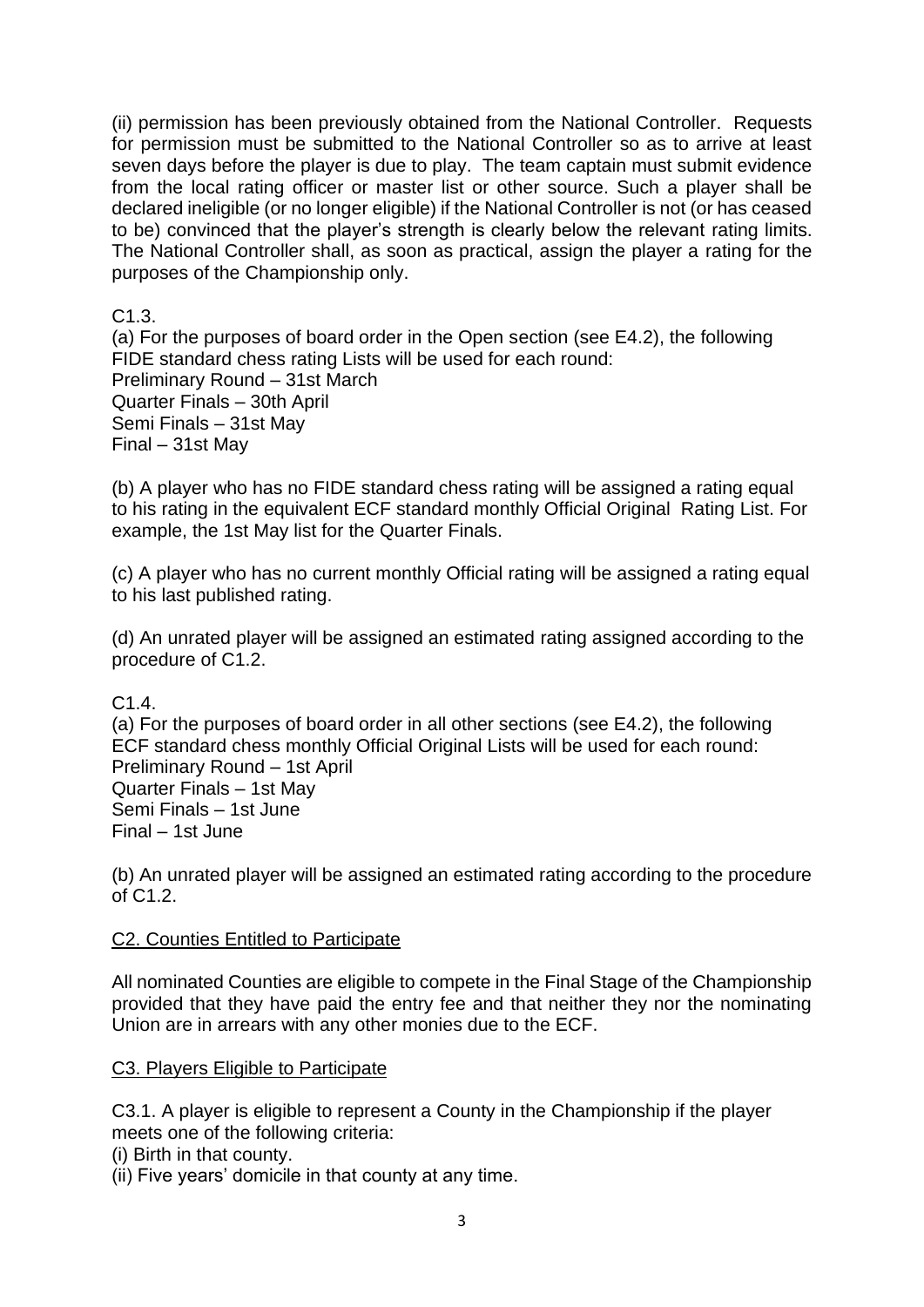(iii) Two months' immediate previous and present membership of a club either in or affiliated to that County.

(iv) One month's immediately previous and present domicile in that County.

(v) Present attendance as a student at a school, college or university in that County.

and is neither FIDE registered for Russia nor Belarus. (*Players with a Russian or Belarusian registration can use FIDE's fast track procedure to change their FIDE affiliation to FID, which will need to be reviewed on 31 May 2022.*)

C3.2. In the course of a season no player may represent more than one County in over-the-board competition, and no player may represent more than one team in the same section of the Championship.

C3.3. The penalty for playing an ineligible player in any match shall be the loss of the game for that player and a win for the opponent, provided the opponent is present and eligible; plus a deduction of one penalty point for each ineligible player from the resulting total score made by the County in that match. The game will still be rated according to the result of the game as played. The National Controller may impose an additional penalty if he is satisfied that the inclusion of an ineligible player was deliberate or wilful.

#### C4. Eligibility of Minor Counties Teams

C4.1. Each team must have an average rating not exceeding 2050. For every 5 points, or part thereof, by which the average rating exceeds the limit, one penalty game point will be deducted from the team's total score in the match.

#### **Section D: The Final Stage: Administrative Arrangements**

#### D1. The Role of the National Controller

D1. The Final Stage of each section shall be conducted by the National Controller. Any decision made by the National Controller regarding the administration of the competition may be appealed to the Appeals Committee. The captain shall submit a written statement to the National Controller within 48 hours of the scheduled start time of the match and have paid a deposit of £50 which will be returned if the appeal succeeds. The Appeal will be heard in accordance with Rule F2.

#### D2. The Draw for the Final Stage

D2.1. If there are less than eight nominations in total for any championship, the National Controller may invite extra entries from eligible teams. If a Union is invited to field an extra team in a section in one year, it shall only be asked to fill a vacancy in the next season if all other Unions decline.

D2.2. Should there be more than eight nominations, a preliminary round shall be played before the Quarter Final. Teams placed in the preliminary round shall, where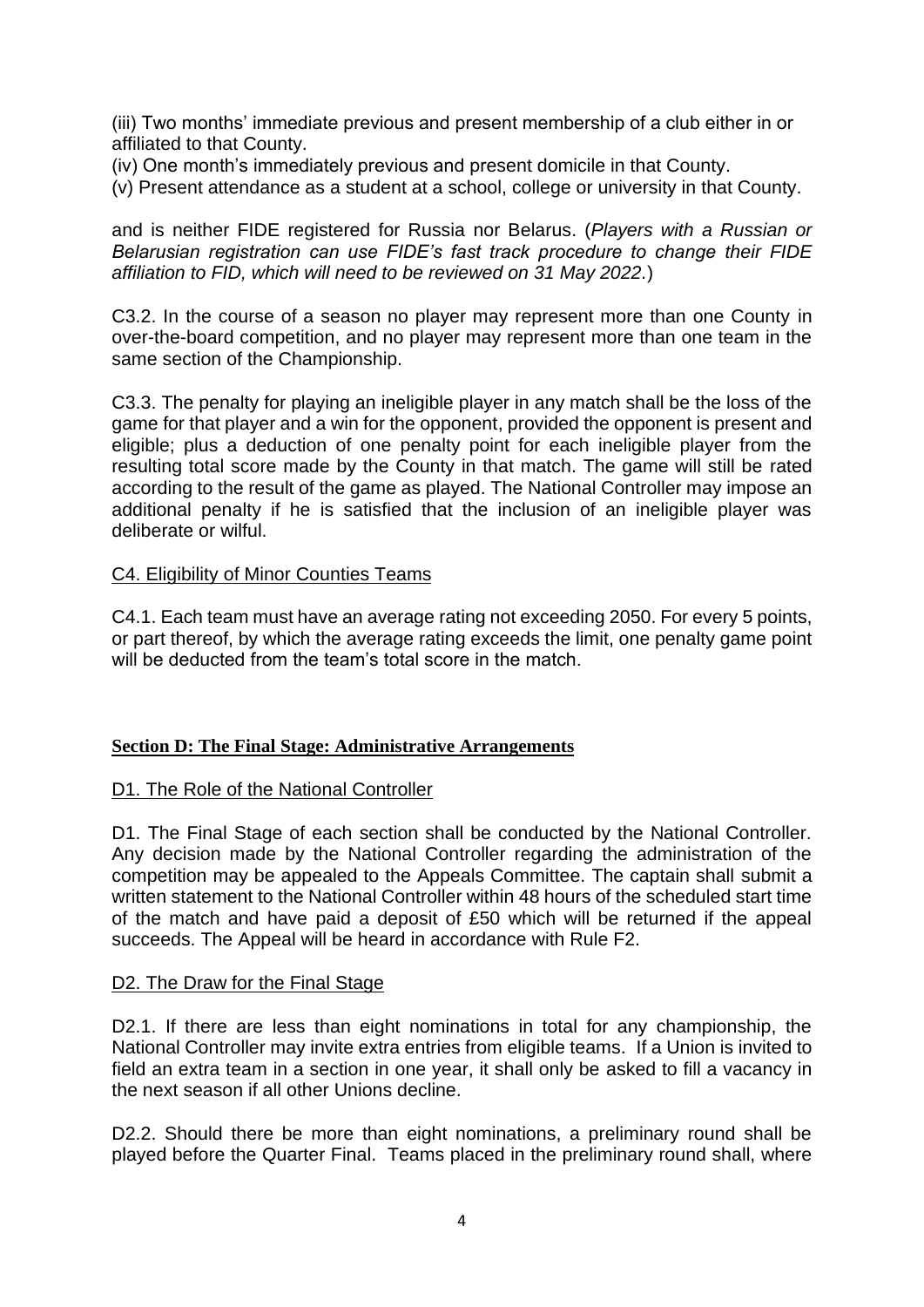possible, be the third nominees of Unions. They shall only be first nominees if there is no other legal way to do the draw.

D2.3. The draw for the preliminary round (if required), and for the Quarter Finals and Semi Finals, shall be made once all Unions have nominated their teams in accordance with B5. The draw will be made by a Committee consisting of the National Controller, the Director of Home Chess and the Chief Arbiter, and shall be published not later than 8th April for Championships with a preliminary round and for others no later than 28 days before the default date for the quarter final of the Championship concerned.

D2.4. The home teams in the Quarter Finals shall be drawn from the first nominees of the Unions. The National Controller has the right to adjust the Quarter Final draw or the preliminary round as he deems fit in the light of teams actually nominated by Unions and the need to fill any vacancies.

D2.5. The first and second nominees of a Union in a section will be kept apart in the draw until the Final. The third nominee of a Union in a section will be kept apart from other teams in that Union until the Semi Finals. This shall not apply in respect of any extra nominations accepted by the National Controller under rule D2.1.

## D3. Arrangements for Final Stage Matches

D3.1. Matches shall be played on, or by mutual agreement before, or on the Sunday immediately following, the dates here listed –

Preliminary Round – Fourth Saturday in April Quarter Finals (Open, Minor, U1850 and U1450) – Second Saturday in May Quarter Finals (U2050 and U1650) – Third Saturday in May Semi-Finals – Second Saturday in June Finals – First Saturday in July

These dates may be varied by the Director of Home Chess not later than 31st October in each season and shall be notified within 7 days to Union Controllers.

This season, the default dates are — 23rd April, 14th May, 21st May, 11th June, and the Finals will be played on 2nd July

D3.2. In the Final of the Championship, the Director of Home Chess may at his discretion nominate a central venue. With this exception, all matches shall be arranged by the Counties concerned. The County drawn away may insist on an intermediate venue provided they notify the home county of their decision at least a fortnight before the scheduled date and provided it is prepared to make all the arrangements and that all expenses are shared by the teams concerned. It is the responsibility of the County drawn at home to provide refreshments for the away County, except that where a match is played at an intermediate venue, refreshments should be provided for both teams, expenses to be shared. An intermediate venue should not disadvantage either team and as far as possible should be of comparable distance from their respective County towns as listed in the Appendix.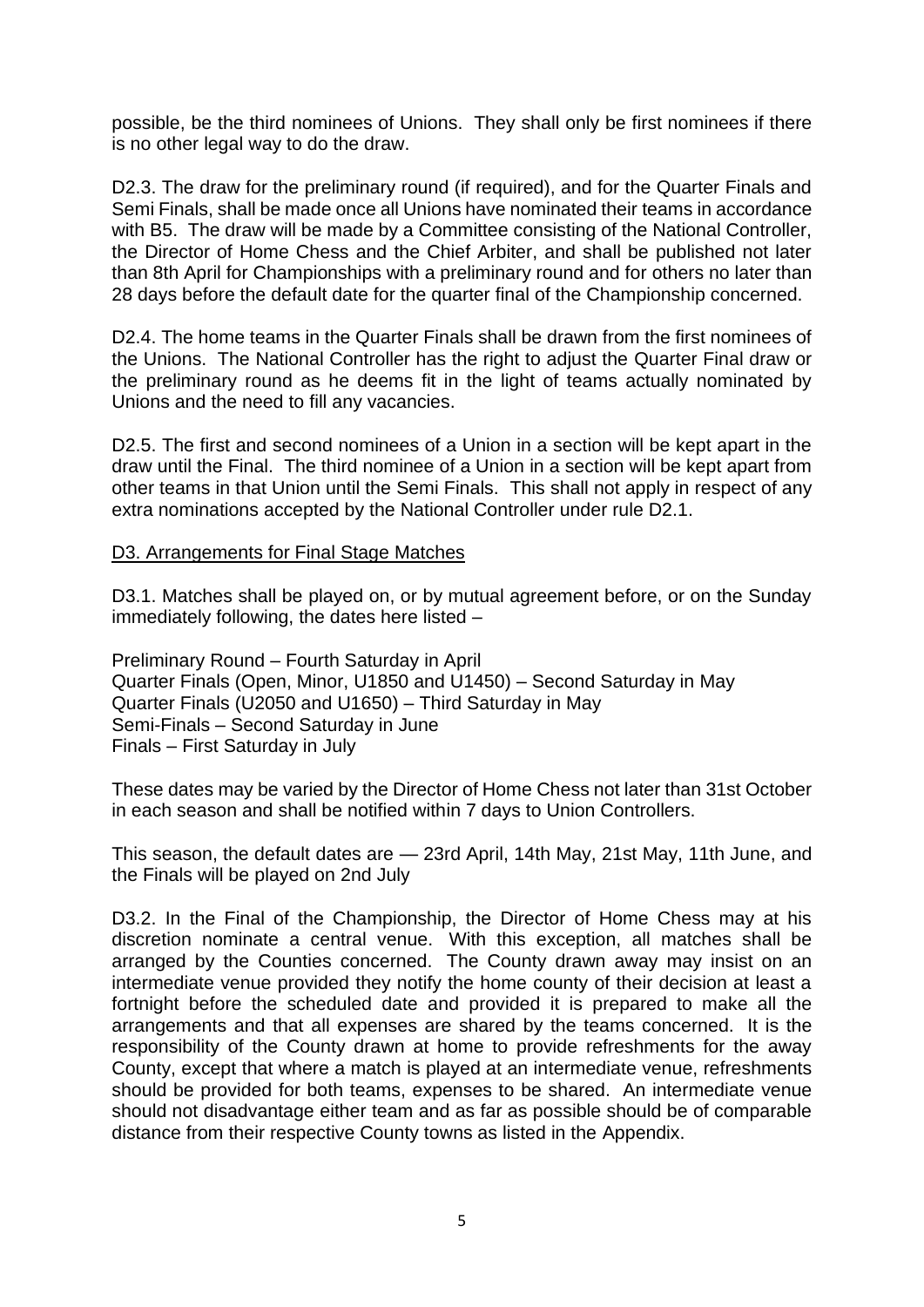*For the 2021/22 season the Finals are expected to be played together at a venue in the midlands subject to any prevailing covid-19 conditions***.** *The Home Director has confirmed the venue for Finals Day on Saturday 2 July at Bosworth Hotel and Spa, The Park, Market Bosworth, Nuneaton CV13 0LP.*

D3.3. The match captain of the team arranging the venue shall be responsible for advising the other team's match captain in writing of the venue arrangements and conditions of use so they are received seven days before the date of the match and shall also be responsible for setting up boards, sets and clocks and providing scoresheets.

D3.4. At the request of either match captain, made not less than seven days before the match takes place, a neutral arbiter shall be appointed. Upon receiving such a request, the National Controller will make a suitable appointment, which may not be appealed against. Both counties will be charged £20 at the conclusion of the Championship, and the ECF will pay the arbiter's expenses. It is strongly recommended that counties arrange for arbiters to be present at each match.

D3.5 Any match other than at a central venue may be played as a hybrid match by agreement between the team captains provided that:

- (a) the ECF guidelines for hybrid matches at Section F of the ECF Tournament Rules are followed;
- (b) a neutral arbiter is present at each venue; and
- (c) the National Controller is notified and provided with details of the arrangements at least 7 days before the match.

D3.6 Where applicable government legislation and/or guidance allows people to meet but sets a limit on how close they can be Section E of the ECF Tournament Rules permitting any game to be played using two boards shall apply and any requested variation thereof approved by the National Controller.

D3.7 Venues and playing conditions must be compliant with any HMG or local government covid-19 regulations in force at the time of the match. Organisers of venues are strongly advised to undertake a covid-19 risk assessment in conjunction with the venue as appropriate and to follow any government and ECF guidance as to covid mitigations to reduce the risk of spread of infection.

## D4. Defaults

D4.1. Any County which fails to pay entry fees or any other monies due as provided by these rules shall, unless the Director of Home Chess decides otherwise, not be accepted for nomination to the Final Stage of that Championship in the following season.

D4.2. Should any County, having been nominated by its Union for the Final Stage of any of the Championships and having accepted such nomination in accordance with Section B, default any match, or any game in a match, it shall be required to reimburse such of its opponent's reasonable expenses incurred as the National Controller shall determine in the absence of agreement; and unless the National Controller decides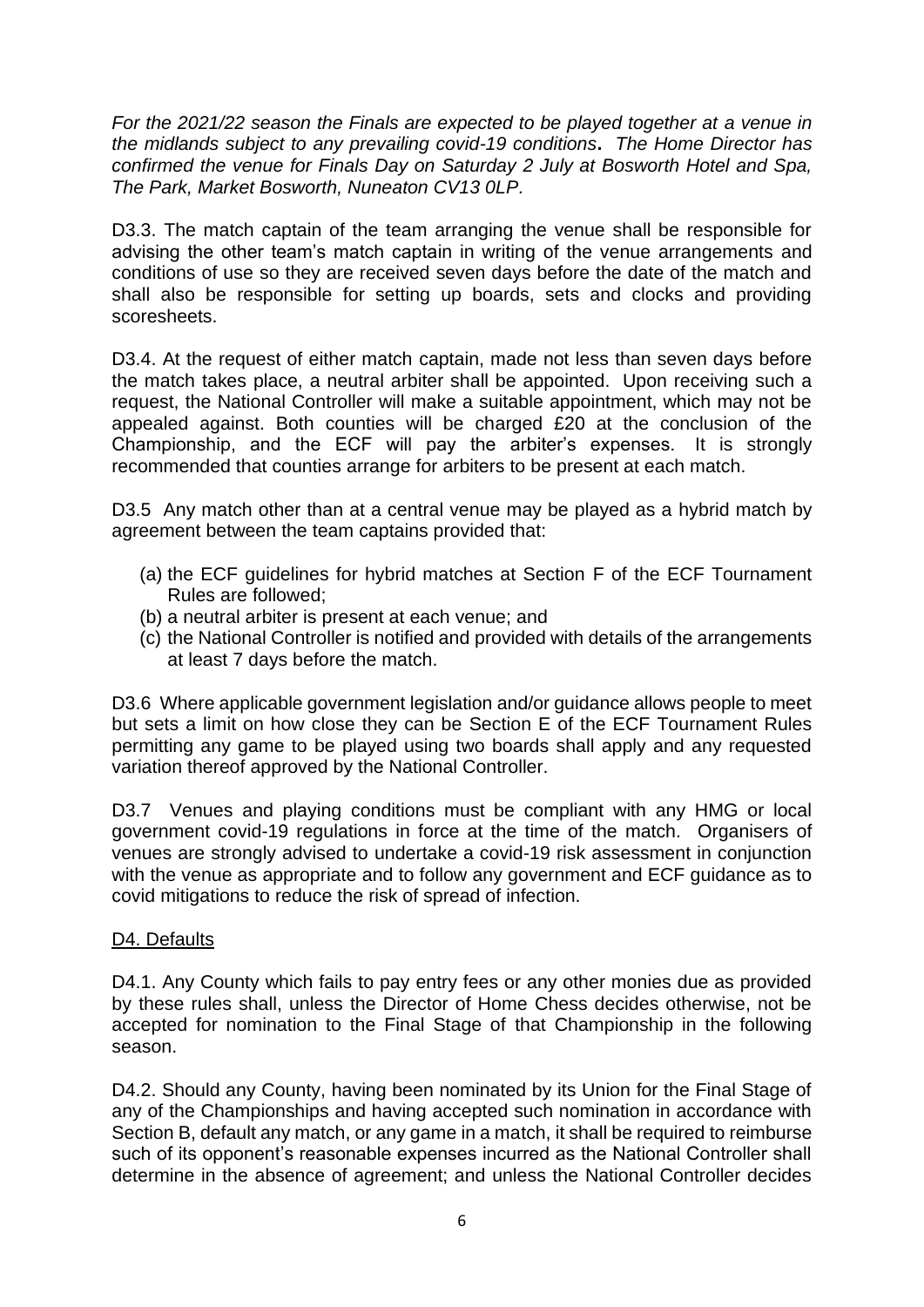otherwise shall also pay compensation to the ECF of £20 per game defaulted or £100 per match defaulted, whichever is less; such compensation levied and received by the ECF shall be passed on by the ECF to the innocent county defaulted against.

## D5. Reporting of Results

D5.1. The arbiter will report the result of a match to the National Controller. If an arbiter is not present, results must be reported by both teams on the results server not later than 48 hours after the match was played. If a result is not reported or confirmed within the due time, the National Controller may impose a fine of £10 on the offending County or Counties. If neither team reports the result, the National Controller may eliminate both teams.

## D6. Return of Trophies

It is the responsibility of trophy winners to take all reasonable steps to look after the trophies and to return them in a clean condition. The trophy winner shall have the trophy engraved and may claim the cost from the Director of Home Chess. Trophies must be returned in a secure manner to the National Controller or his nominee at least three weeks before the next season's Finals Day. By prior agreement of the National Controller, at least one month beforehand, trophies may be returned on Finals Day itself.

# **Section E: The Final Stage: General Rules**

## E1. Pre-Match Arrangements

E1.1. Any matter affecting the arrangement of a match on which officials of the Counties concerned cannot agree shall be referred to the National Controller whose decision shall be final on all points, whether arising under these rules or otherwise.

## E2. Number of Boards

E2.1. In any match in the Final Stage of the Championship, each County shall be represented by 16 players except in the Under 1450 section, where the number of players shall be 12.

E2.2. The number of players in any match may be varied by the National Controller or by agreement between the team captains and the National Controller, having regard to applicable government legislation and/or guidance on indoor gatherings and social distancing.

E2.3. One game shall be played between each pair of players. No player may play more than one board in any one match.

## E3. Time Limit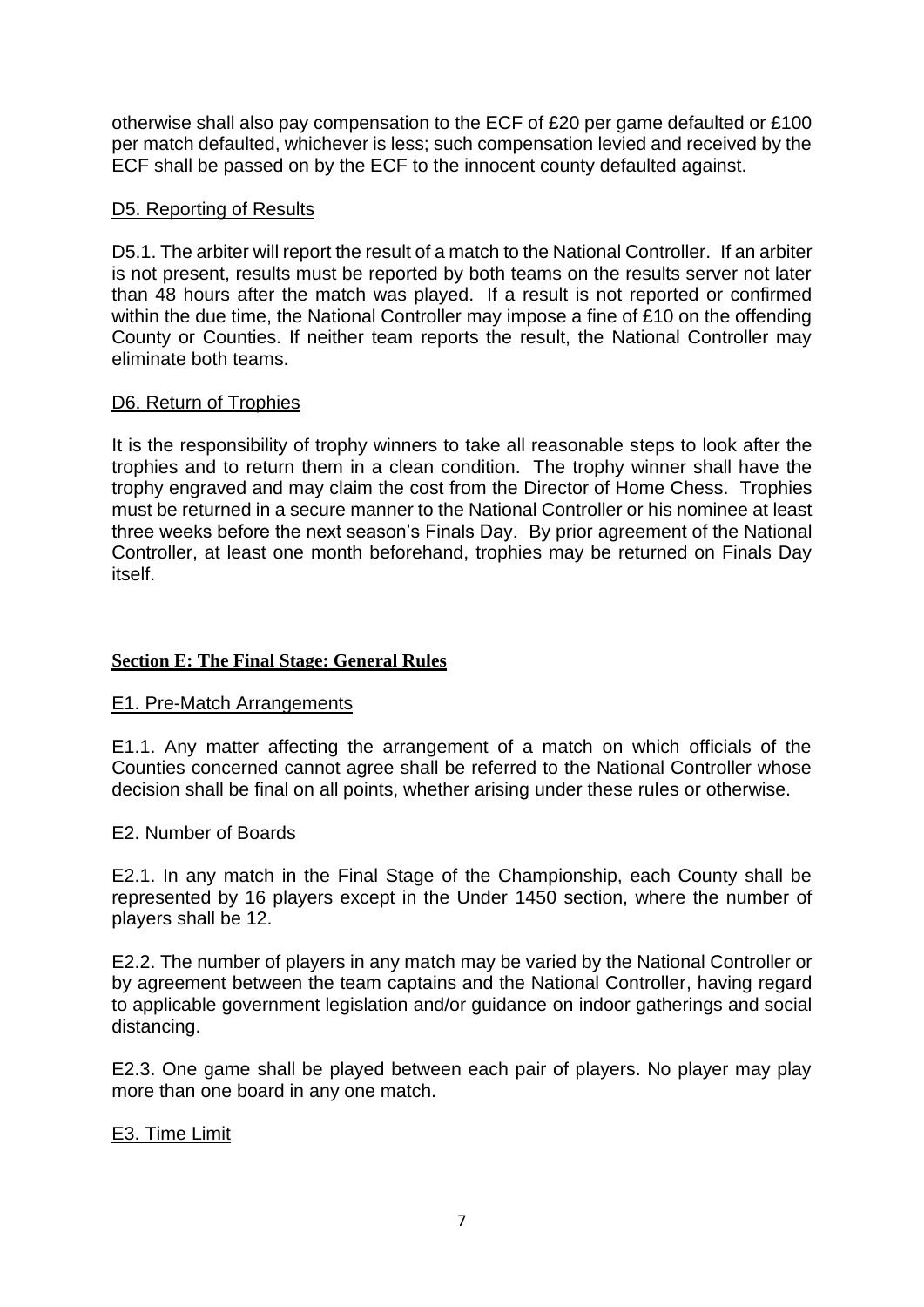E3.1. The time limit shall be all moves in 135 minutes, plus a 15 second increment per move from move 1 (G135'/15").

E3.2. Where suitable digital clocks are not available for an entire match to be played with this time limit, then the time limit shall be 40 moves in 2 hours, plus a 30 minute quickplay finish (40/120' + G30').

E3.3. The time limit of any match may be varied by agreement between the captains with the permission of the National Controller.

## E4. Responsibilities of the Captains

E4.1. At least 15 minutes before the time fixed for the start of play, the captains shall exchange team lists, with players arranged in board order. Any known defaults shall be placed on the lowest boards. It is the responsibility of the captain to provide the names of the players, their ECF rating reference numbers and their ratings on the result sheet. Where an opponent's team list is not available to a captain by this deadline, then the captain may insist that: (i) the start be delayed until at least 15 minutes after the completed result sheet has been provided to him, and (ii) the amount of time lost by starting late is deducted from the opposing team's clocks.

## E4.2.

In all sections a player cannot be listed on a board below another who is rated (or deemed to be rated) lower than the player. Offending board orders must be corrected before the toss for colours.

E4.3. Upon completion of E4.1 and E4.2, the captains shall toss for colour. The home captain shall toss the coin, and the away captain should call. The captain winning the toss shall choose to take white on either the odd- or the even-numbered boards.

E4.4. At the time fixed for the start of play, the captains shall start the clocks of the players having the move. If this cannot happen on any game of a match because the team responsible for setting up boards, sets and clocks and providing scoresheets in accordance with D3.3 has not done so by the time fixed for start of play, then the amount of time lost due to the delayed start must be deducted from the clock of each player from that team whose game is late starting.

E4.5. If a player is absent, a substitute may be put in up to one hour from the start of the clock, and the original game shall be annulled. A new game shall be started between the substitute and his opponent, with the clock of the substitute adjusted such that the elapsed time since the start of clocks shall be deducted from his thinking time. If no substitute is available, then his opponent, if present, shall score the game a win. If neither player is present nor can be substituted, then the game shall be scored as lost by both players. (For clarification, because a substitution is made after the coin toss, the substitute does not need to comply with the requirements of E4.2.)

E4.6. A player may only ask the arbiter or his captain for the match score at any time. A captain when providing the match score may also state the tie break position. No other information may be provided to any player. Players must not ask their captain or anyone else about whether or not they should offer, or accept the offer of, a draw. If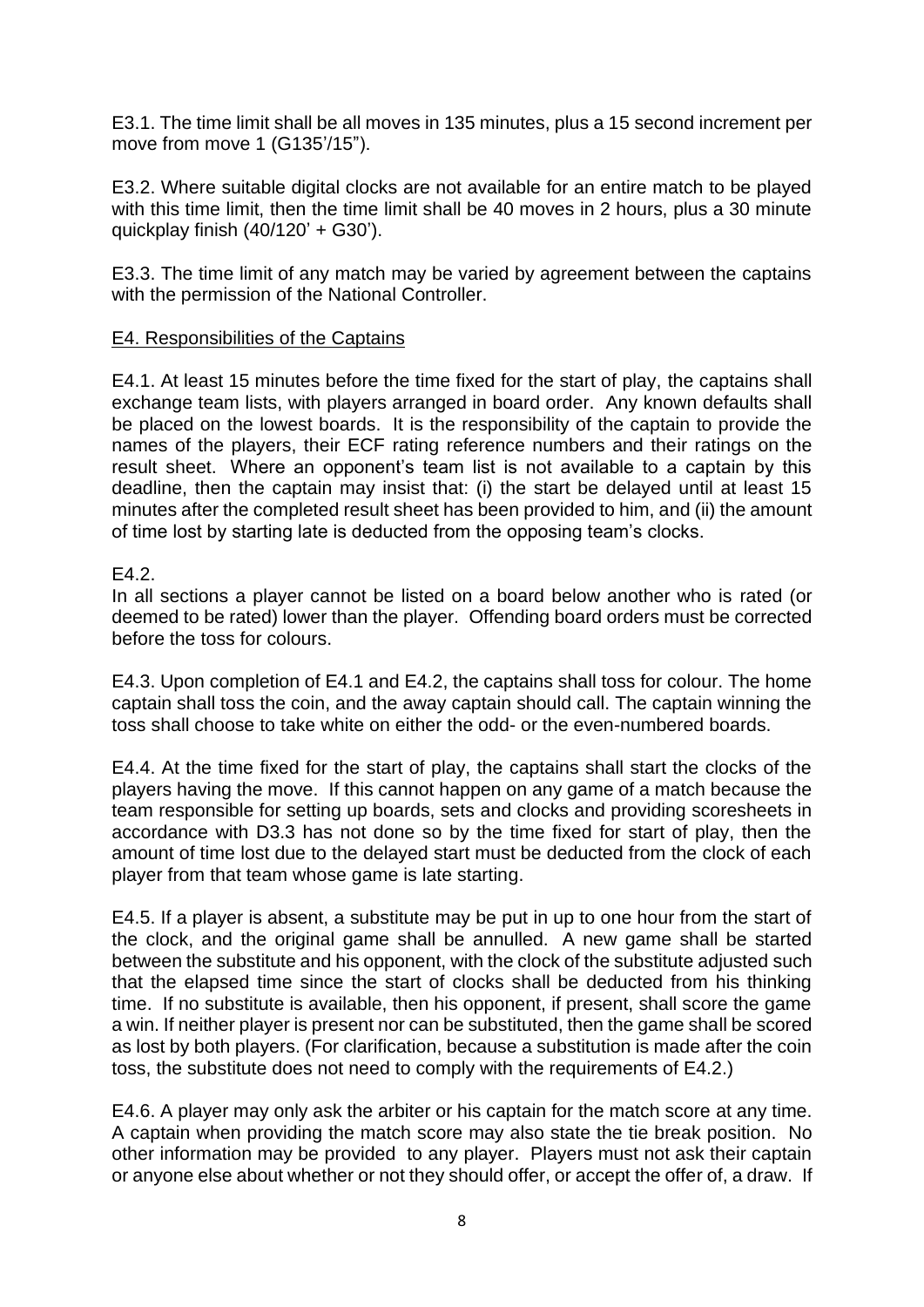a captain or anyone else communicates with a player in his team contrary to the provisions of this rule, then the arbiter may decide to declare the game lost for that player. If no arbiter is present, then the incident may be reported to the National Controller after the match, who will decide the result of any affected games.

E4.7. The National Controller may impose a penalty if he is satisfied that the board order did not meet the requirements of E4.2 because a captain deliberately or wilfully provided incorrect ratings of players to the opposing captain.

E4.8. In the Open section, the captain should make sure that all players have a FIDE ID (other than of a Russian or Belarusian affiliation) before the player plays the game. For all players without a FIDE ID, the captain must either:

(a) In the case of a player who wishes to appear as English on the FIDE-rating list, inform the National Controller of the player's date of birth and a FIDE ID will be created for the player, or

(b) In the case of a player who wishes to appear as something other than England, Russia or Belarus on the FIDE-rating list, instruct the player to contact the appropriate Federation in order to acquire a FIDE ID or FIDE in the case of a former Russian or Belarusian affiliate seeking to transfer to FID. Should the player not have a FIDE ID seven days before the match, the player may only play in the match with the permission of the National Controller.

#### E5. Result of the Match

E5.1. The match shall be won by the team which has scored more game points. Where game points are equal, the result shall be decided by:

(i) Board Count: the numbers of the boards won by each team shall be added, and the team with the lower total shall win. If the tie is not thereby resolved;

(ii) Elimination: the lowest board shall be eliminated from the match score. This operation shall be repeated until the scores are unequal. If the tie is not thereby resolved;

(iii) Colour: the match will be won by the team which had black on board 1.

#### E6. Mobile Phones and Electronic Communication Devices

E6.1. During play, a player must not have any access to mobile phones, electronic means of communication or devices capable of suggesting chess moves. Such devices, if brought into the playing venue, must be completely switched off and placed in a bag on or under the player's table before play starts. A player, when still in play, is forbidden to leave the playing area with such a bag, unless an arbiter gives permission. If it is evident that a player has such a device on their person in the playing venue, the player shall lose the game. The opponent shall win. Dispensation from this rule may be sought from the National Controller.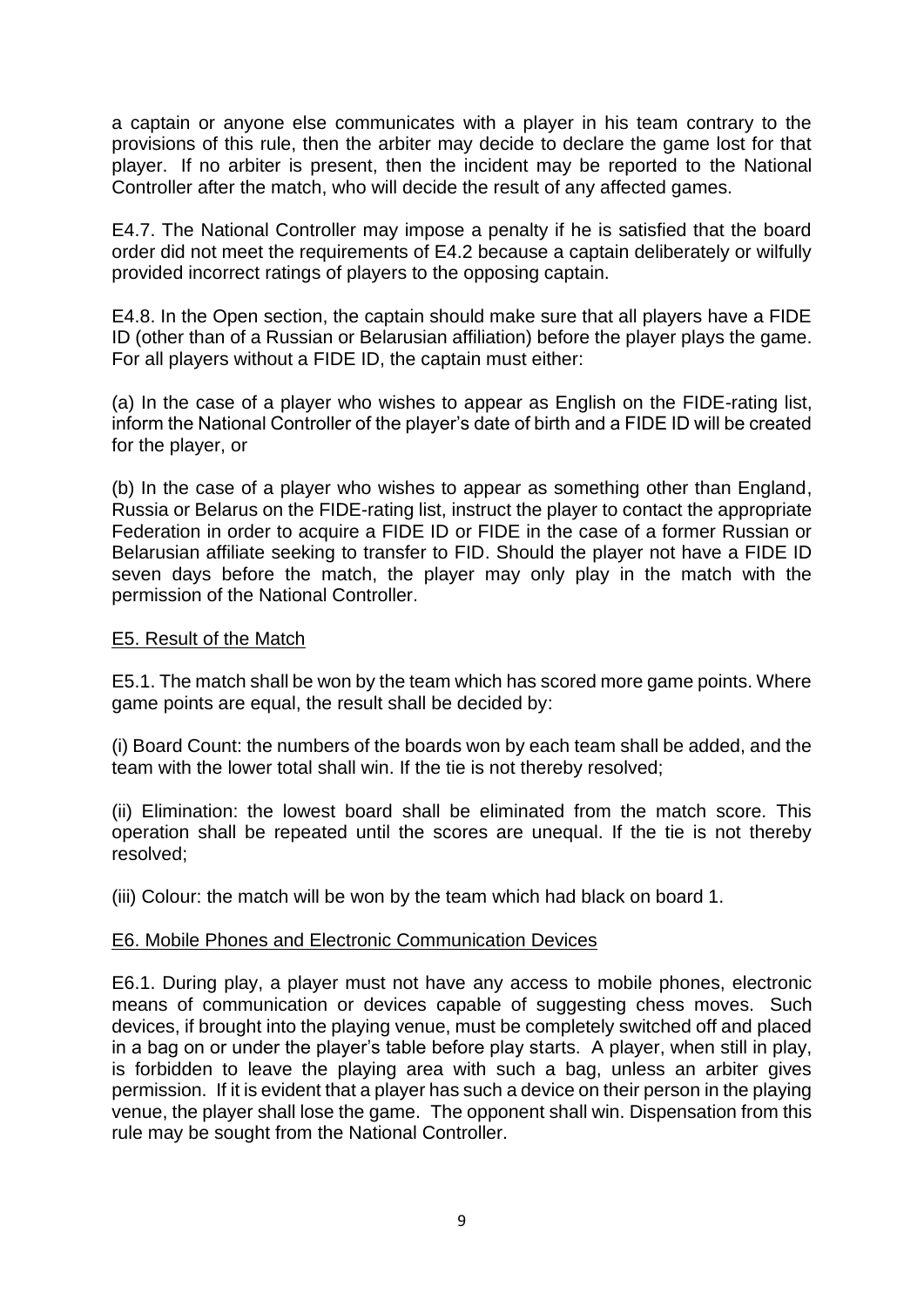## **Section F: The Appeals Process**

#### F1. Resolution on the Day

(a) If there is a dispute between two players in a game, it shall be resolved by the arbiter present at the venue.

(b) If there is no arbiter present at the venue, then a player who has finished their game – ideally the captains – shall attempt to phone one of the arbiters provided by the National Controller at the start of the competition, who shall make a ruling to resolve the dispute.

(c) If it is impossible to contact one of the arbiters in (b), then the captains may attempt to resolve the dispute until such time as an arbiter can be reached.

Any final decision made by an arbiter may be appealed to the Appeals Committee. The captain shall submit a written statement to the National Controller and Director of Home Chess within 48 hours of the scheduled start time of the match and have paid a deposit of £50 which will be returned if the appeal succeeds.

#### F2. Appeals Committee

The appeal will be heard by the Appeals Committee, which shall be composed of three members of the Appeals Panel appointed by the Director of Home Chess. The Committee shall be Chaired by an International Arbiter; the other two members shall not be International Arbiters. The people on the Panel will be published before the start of the Final Stage, and it will have at least five members plus the Chief Arbiter.

## F3. Appeals Process – Director of Home Chess

Upon receipt of an Appeal by the Director of Home Chess, he shall go through the following process:

1. Inform the opposing team of the receipt of the appeal.

2. Appoint an Appeals Committee

3. Ask the National Controller, or the arbiter who made the decision, to provide a written statement about the incident within 48 hours of being invited to do so by the Director of Home Chess.

4. Ask the opposing team to provide a written statement about the incident within 48 hours of being invited to do so by the Director of Home Chess.

5. Send these statements to the Appeals Committee.

## F4. Appeals Process – Appeals Committee

1. The Committee shall receive all statements provided to them by the Director of Home Chess and invite all parties to comment on each statement. The Committee may put specific questions to each of the respondents about their statements, or their responses to each statement.

2. The Committee shall meet and make any decision necessary.

3. The Committee shall write a report of the incident, including any explanations and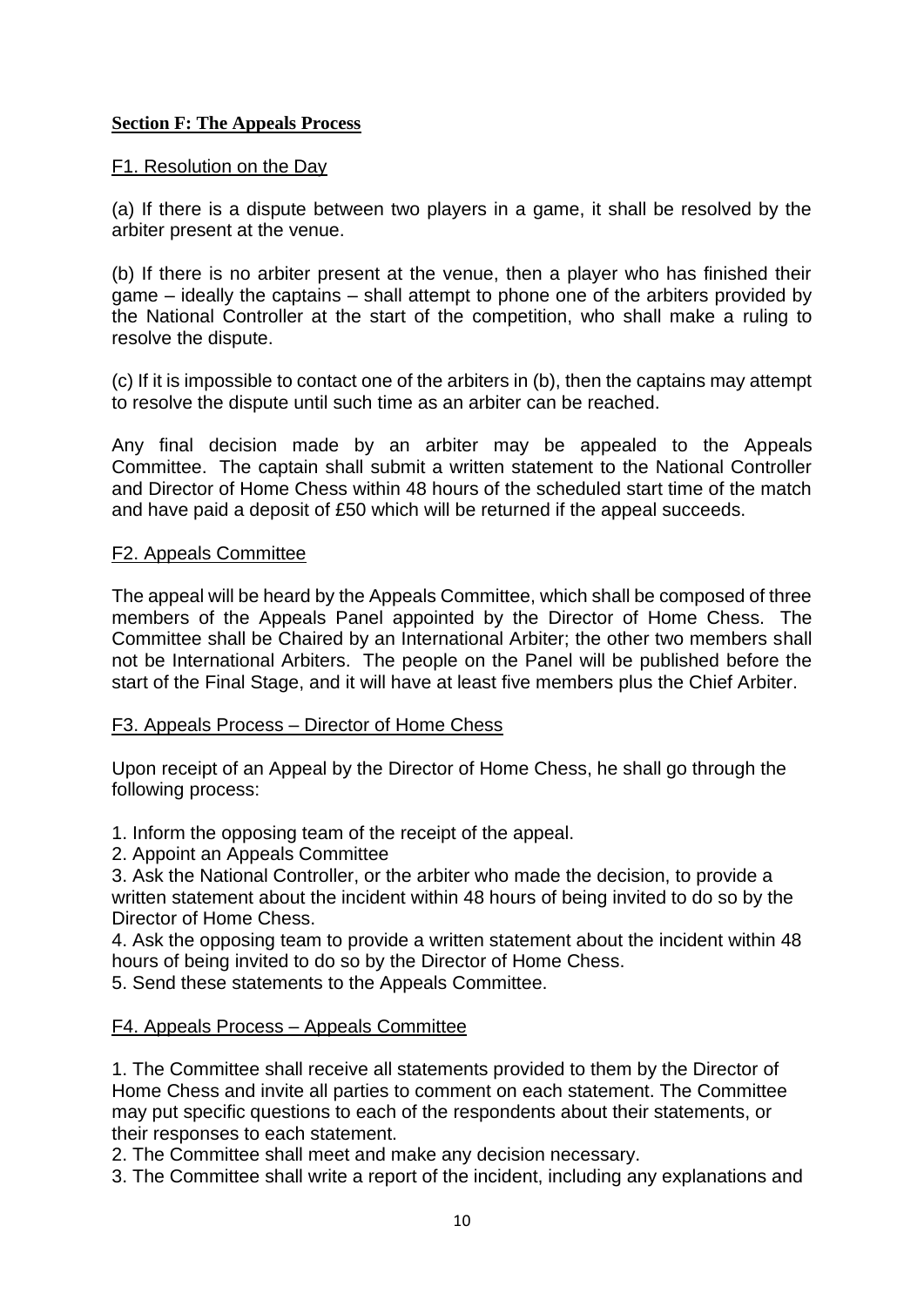recommendations going forward, and send it to the Director of Home Chess. This report should be received by the Director of Home Chess within 72 hours of the statements being sent to them by the Director of Home Chess.

#### F5. Appeals Process – Notification to all Parties

1. The Director of Home Chess shall then distribute the report of the Committee to both teams, the arbiter who made the decision, and the National Controller. 2. The Director of Home Chess will, if the appeal is successful, instruct the Office to refund the £50 deposit.

## **Section G: The Final Stage: Arrangements for Finals Day**

#### G1. Venue and Timing Rules

G1.1. The Director of Home Chess may arrange a Finals Day, on which all Finals are played at a central venue (see Rule D3.2). The start time for the Finals shall be 1:30pm. The time control will be as specified in Rule E3.1, which will not be varied.

G1.2. In the event that the central venue is more than a drive of 3.5 hours from its County town, a county may opt to play all of its Finals at intermediate venues, at its own cost.

G.1.2.1 County towns are listed in the Appendix. The time taken will be calculated by reference to the AA's route planner.

G.1.2.2 The county must find a venue acceptable to the National Controller for each of its Finals.

G.1.2.3 Notice that the county wishes to play at intermediate venues must be given to the National Controller by no later than the close of nominations under rule B5.

G.1.2.4 The National Controller shall publish a list of approved Counties who have elected to opt out of the central venue for Finals Day with the Final Stage draws (see Rule D2.3).

G1.3. A County listed as opted out from playing its Finals at the central venue may only play at a different venue on Finals day if it meets all venue and arbiter costs and within 7 days of notice of its opponent(s) in the Finals has for each of its teams in the Finals:

(a) provided the National Controller with a copy of the hire agreement for a suitable intermediate venue which must not be closer to the opting out County than the opposing County determined by reference to their respective County towns listed in the Appendix; and

(b) given notice to the opposing team captain of the name and address of the venue.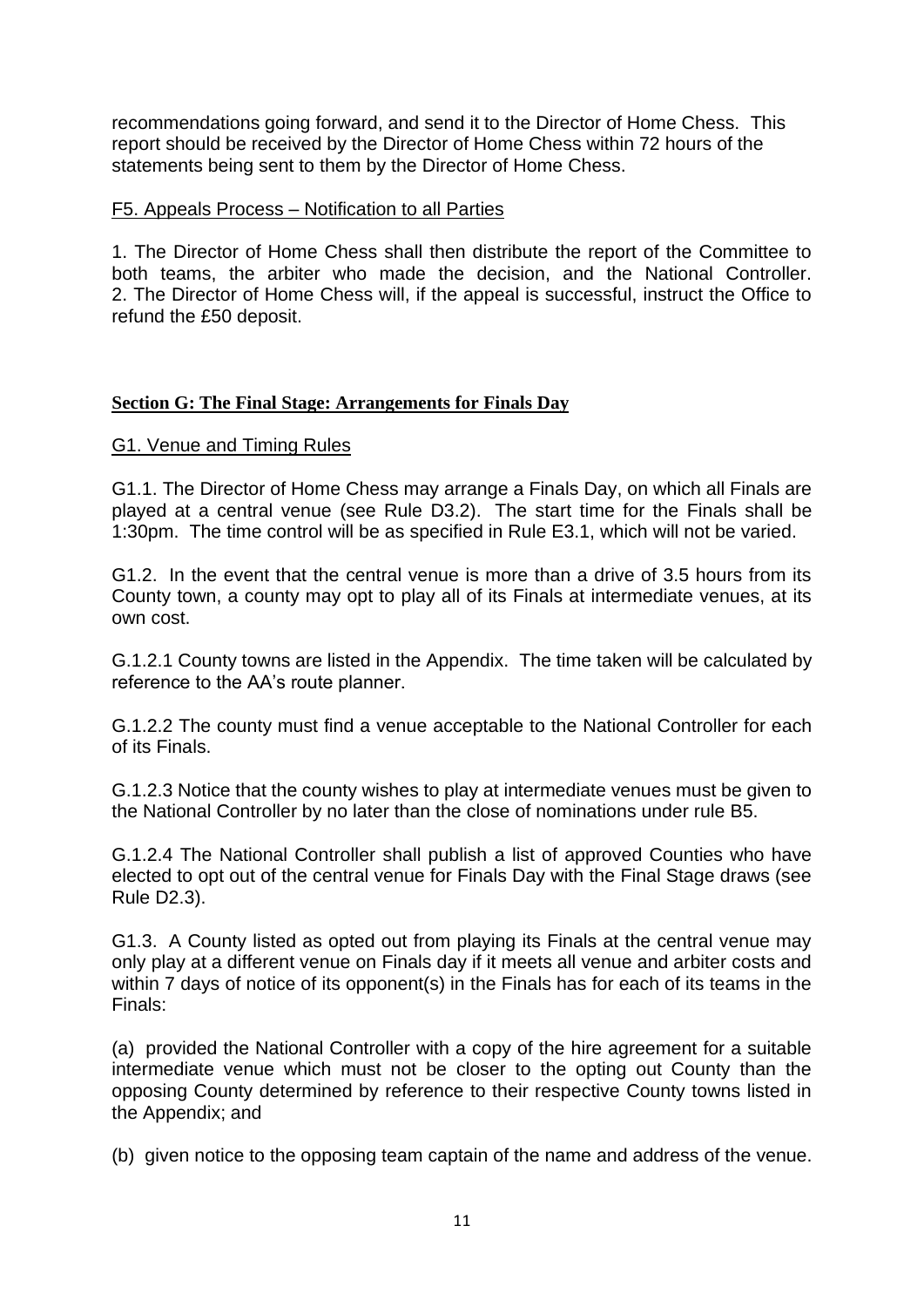G1.4. The team responsible for an intermediate venue under rule G1.3 shall be responsible for the arbiter fee of £40, supplying the equipment for the match and organising refreshments, the cost of refreshments being shared between the two teams concerned.

G1.5 In the event that both teams' County opted out of Finals Day, the away team shall be the team responsible for the venue, arbiter and match arrangements under Rules G1.3 and 1.4 above, save that all costs shall be shared between the two teams. The away team is the team drawn in the lower half of the published draw.

## G2. Captains' Responsibility before Finals Day

G2.1. The captain must submit his team using the form provided, in board order, by email to the National Controller or his nominee before 6pm on the day preceding the Final. If a captain fails to submit his team, a £10 fine will be imposed unless the National Controller decides otherwise. Captains will still be able to make changes to their team after this point.

## G3. Captains' Responsibilities on Finals Day

G3.1. The captain must report to the National Controller or his nominee not less than 30 minutes before the start of play. Where the captain is unavailable, one of the players in his team list submitted in G2.1 may instead represent the captain.

G3.2. The captain or his representative will be asked for confirmation of their team list submitted as in G2.1. After this point, the team list may not be altered, subject to the provisions of E4.5.

G3.3. The coin toss will be carried out in accordance with Rule E4.3, under supervision of the National Controller or his nominee.

G3.4. During play, the captain may act in accordance with Rule E4.6.

G3.5. At the conclusion of the match, both captains should sign the match card and submit it to an arbiter.

#### G4. Disputes during play

G4.1. Any decision of an arbiter may be appealed to the chief arbiter appointed for Finals Day provided the appeal is made:

(a) before resumption of play in the event of a dispute during the game

(b) before submitting the match card under rule G3.5 in respect of all other disputes.

G4.2 An appeal under Section F.1 above from a final decision of the chief arbiter shall only apply if notice of intention to appeal is given to the chief arbiter prior to submitting the match card under Rule G3.5.